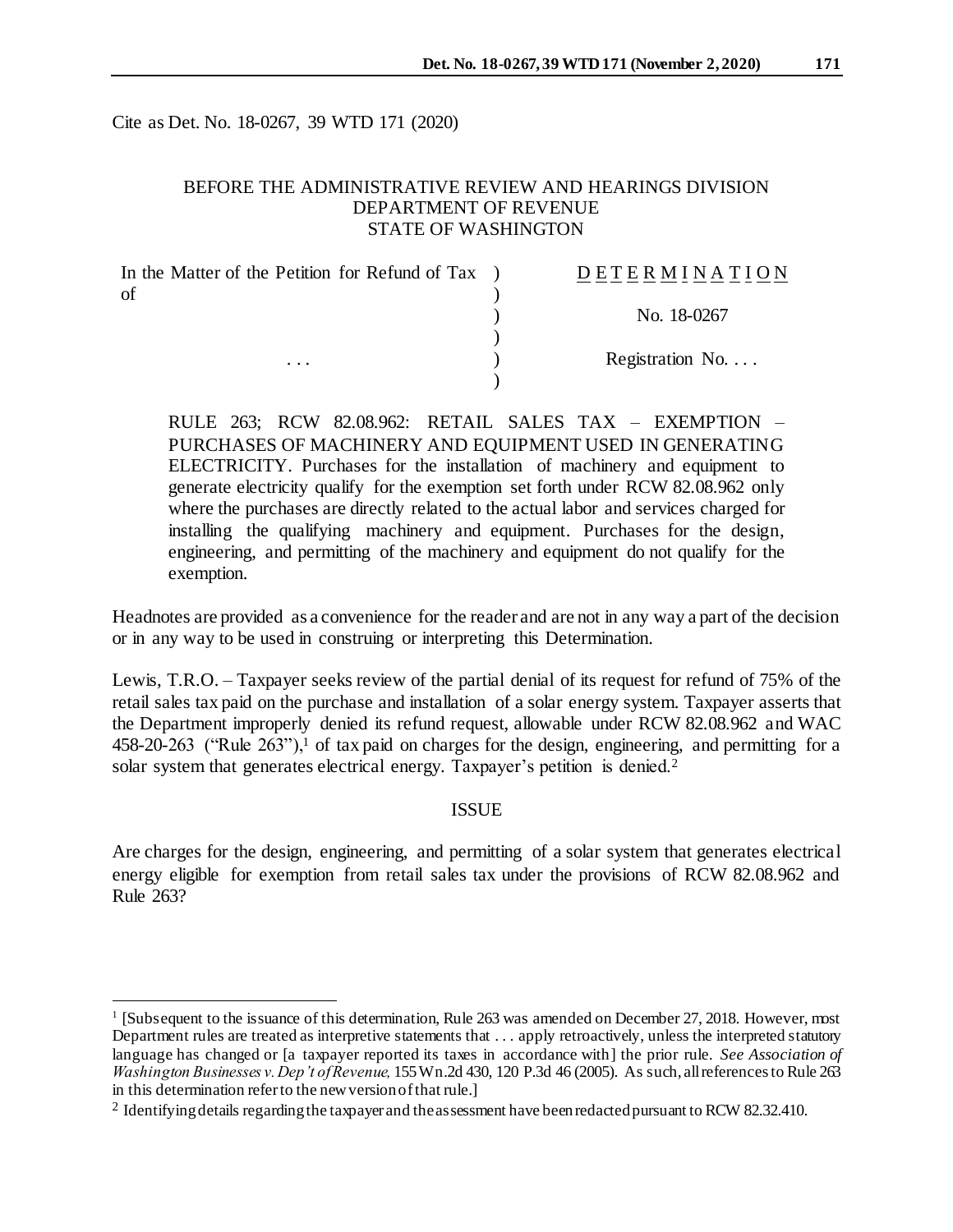## FINDINGS OF FACT

Taxpayer filed an "Application for Sales Tax Refund on Purchases & Installation of Qualifie d Renewable Energy Equipment" ("Application") on November 9, 2017. The detail of Taxpayer's Application for refund listed two invoices:

| Date of Purchase      | <b>Purchase Price</b>    | Amount of Retail             | Name and Address of |
|-----------------------|--------------------------|------------------------------|---------------------|
|                       | (Before Tax)             | Sales Tax Paid               | Seller              |
| $8/3/1$ <sup>-7</sup> | υ.                       | w<br>$\cdot$ $\cdot$ $\cdot$ | $\cdot$             |
| $9/28/1$ <sup>-</sup> | $\cup \cdot \cdot \cdot$ | $\cdots$                     | $\cdots$            |

The Application form, which Taxpayer signed, states that the exemption applies to charges for installing machinery and equipment:

Sales and use tax exemptions apply to purchases and charges for installing machinery and equipment that will be used directly to generate electricity using fuel cells, sun, wind, biomass energy, tidal and wave energy, geothermal resources, anaerobic digestion, technology that converts otherwise lost energy from exhaust or landfill gas in a facility that generates not less than one kilowatt of electricity based on the nameplate of the equipment.

On December 12, 2017, the Department sent Taxpayer a message, stating the application was approved for a 75% remittance of the retail sales tax paid on solar modules, inverters, and a racking system. The correspondence also stated that a remittance was not approved for the portion of the retail sales tax paid on the charges described as design, engineering, and permitting.

On December 13, 2017, Taxpayer sent the Department a message stating it did not understand why certain expenses were denied. Taxpayer maintained that it read Sections [101(a)] and [305] of Rule 263 to mean that all service charges directly related to the actual labor for installing the system should qualify for the retail sales tax refund.

The Department responded that the program does not provide a refund of tax for the design, planning, studies, project management or other charges not directly related to the actual labor for installing the qualifying machinery and equipment. The message also informed Taxpayer that it had a right to appeal the decision.

On December 19, 2017, the Department received Taxpayer's petition requesting correction of the Department's action. Taxpayer's petition stated:

Per WAC 458-20-263, Sec. [(101)(a)], "The exemption also applies to amounts paid for labor and services rendered in respect to installing such machinery and equipment." Before the actual installation could occur, my installer performed design, engineering, and permitting services. I could not have legally proceeded with my solar project without these services, therefore they are directly related to the actual labor for installing the solar equipment.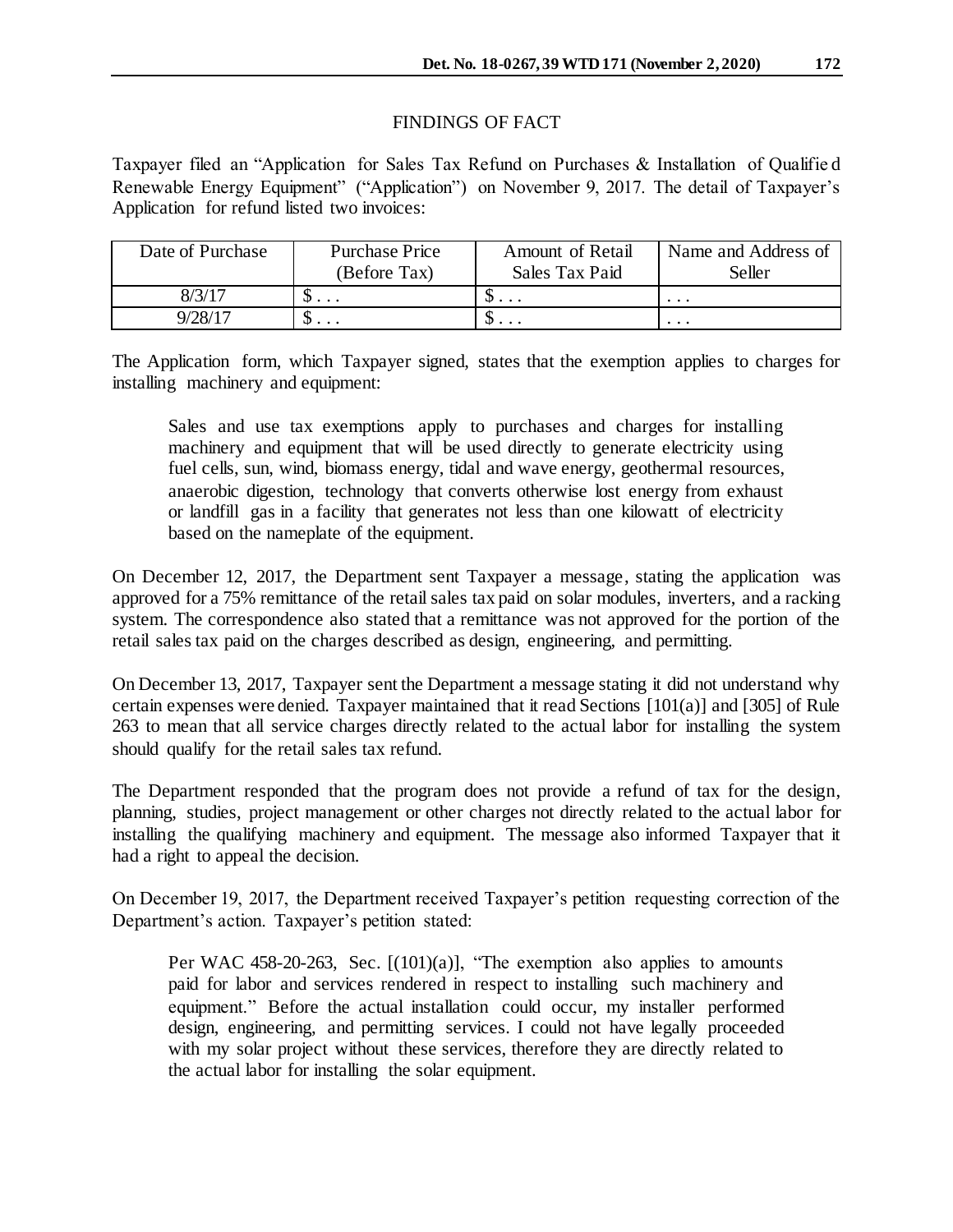Sec. [305] clarifies that charges for labor and services must be directly related to the actual labor for the solar project, and not for those unrelated to solar that may be under contract. It does not say that all services for design, engineering, and permitting are inherently excluded; just those not directly related to the solar installation. Since I am not contracting for any other labor or construction, all of the above solar-related services should be eligible for the 75% tax remittance.

## ANALYSIS:

All sales of tangible personal property to consumers in Washington are subject to retail sales tax unless a specific exemption applies. RCW 82.08.020; RCW 82.04.050. RCW 82.08.962 exempts from retail sales tax purchases of qualified Machinery and Equipment ("M&E") that is used directly in generating electricity using solar energy where the M&E is part of a solar energy system capable of generating at least 1000 watts of electricity, and certain charges incurred for installing the M&E. The exemption provides as follows:

 $(1)(a)$ ... [P]urchasers who have paid the tax imposed by RCW 82.08.020 on machinery and equipment used directly in generating electricity using fuel cells, wind, sun, biomass energy, tidal or wave energy, geothermal resources, or technology that converts otherwise lost energy from exhaust, as the principal source of power, or to sales of or charges made for labor and services rendered in respect to installing such machinery and equipment, are eligible for an exemption as provided in this section, but only if the purchaser develops with such machinery, equipment, and labor a facility capable of generating not less than one thousand watts of electricity.

(b) Beginning on July 1, 2011, through January 1, 2020, the amount of the exemption under this subsection (1) is equal to seventy-five percent of the state and local sales tax paid. The purchaser is eligible for an exemption under this subsection (1)(b) in the form of a remittance.

. . .

(4)(a) A purchaser claiming an exemption in the form of a remittance under subsection  $(1)(c)$  of this section must pay the tax imposed by RCW 82.08.020 and all applicable local sales taxes imposed under the authority of chapters 82.14 and 81.104 RCW. The purchaser may then apply to the department for remittance in a form and manner prescribed by the department.

#### RCW 82.08.962(1)(a) & (b), (4)(a) (emphasis added).

Tax exemptions are strictly construed in favor of application of the tax and against claiming the exemption, and the burden of proving entitlement to the exemption is on the taxpayer. *See Budget Rent-A-Car, Inc. v. Dep't of Revenue,* 81 Wn.2d 171, 174-75, 500 P.2d 764 (1972); Det. No. 05- 0193, 25 WTD 143, 145 (2006); Det. No. 01-007, 20 WTD 214, 231 (2001).